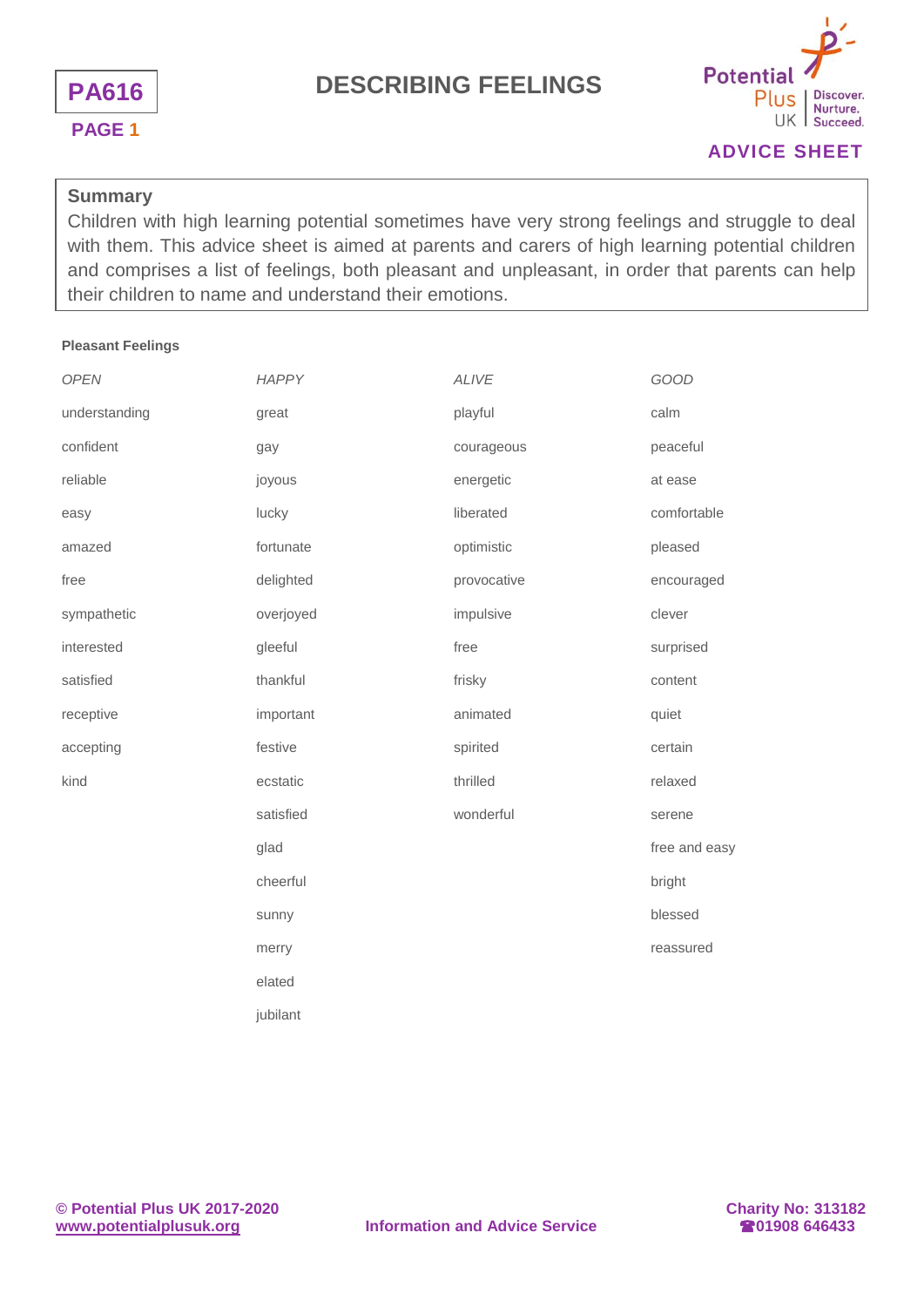



### **ADVICE SHEET**

| LOVE         | <b>INTERESTED</b> | <b>POSITIVE</b> | <b>STRONG</b> |
|--------------|-------------------|-----------------|---------------|
| loving       | concerned         | eager           | impulsive     |
| considerate  | affected          | keen            | free          |
| affectionate | fascinated        | earnest         | sure          |
| sensitive    | intrigued         | intent          | certain       |
| tender       | absorbed          | anxious         | rebellious    |
| devoted      | inquisitive       | inspired        | unique        |
| attracted    | nosy              | determined      | dynamic       |
| passionate   | snoopy            | excited         | tenacious     |
| admiration   | engrossed         | enthusiastic    | hardy         |
| warm         | curious           | bold            | secure        |
| touched      |                   | brave           |               |
| sympathy     |                   | daring          |               |
| close        |                   | challenged      |               |
| loved        |                   | optimistic      |               |
| comforted    |                   | re-enforced     |               |
| drawn toward |                   | confident       |               |
|              |                   | hopeful         |               |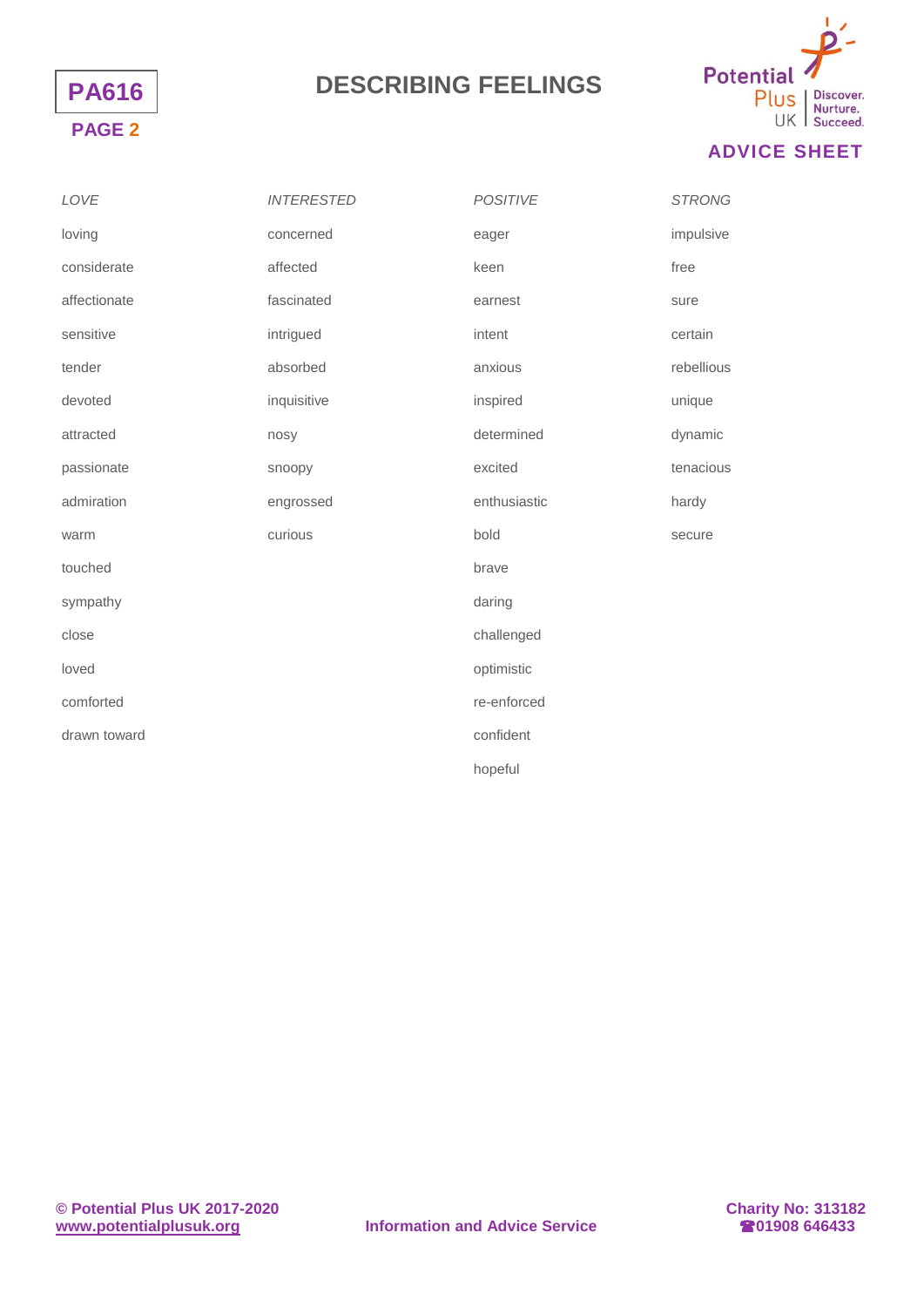



### **ADVICE SHEET**

#### **Difficult/Unpleasant Feelings**

| <b>ANGRY</b> | <b>DEPRESSED</b> | <b>CONFUSED</b> | <b>HELPLESS</b> |
|--------------|------------------|-----------------|-----------------|
| irritated    | lousy            | upset           | incapable       |
| enraged      | disappointed     | doubtful        | alone           |
| hostile      | discouraged      | uncertain       | paralyzed       |
| insulting    | ashamed          | indecisive      | fatigued        |
| sore         | powerless        | perplexed       | useless         |
| annoyed      | diminished       | embarrassed     | inferior        |
| upset        | guilty           | hesitant        | vulnerable      |
| hateful      | dissatisfied     | shy             | empty           |
| unpleasant   | miserable        | stupefied       | forced          |
| offensive    | detestable       | disillusioned   | hesitant        |
| bitter       | repugnant        | unbelieving     | despair         |
| aggressive   | despicable       | skeptical       | frustrated      |
| resentful    | disgusting       | distrustful     | distressed      |
| inflamed     | abominable       | misgiving       | woeful          |
| provoked     | terrible         | lost            | pathetic        |
| incensed     | in despair       | unsure          | tragic          |
| infuriated   | sulky            | uneasy          | in a stew       |
| cross        | bad              | pessimistic     | dominated       |
| worked up    | a sense of loss  | tense           |                 |
|              |                  |                 |                 |

boiling

fuming

indignant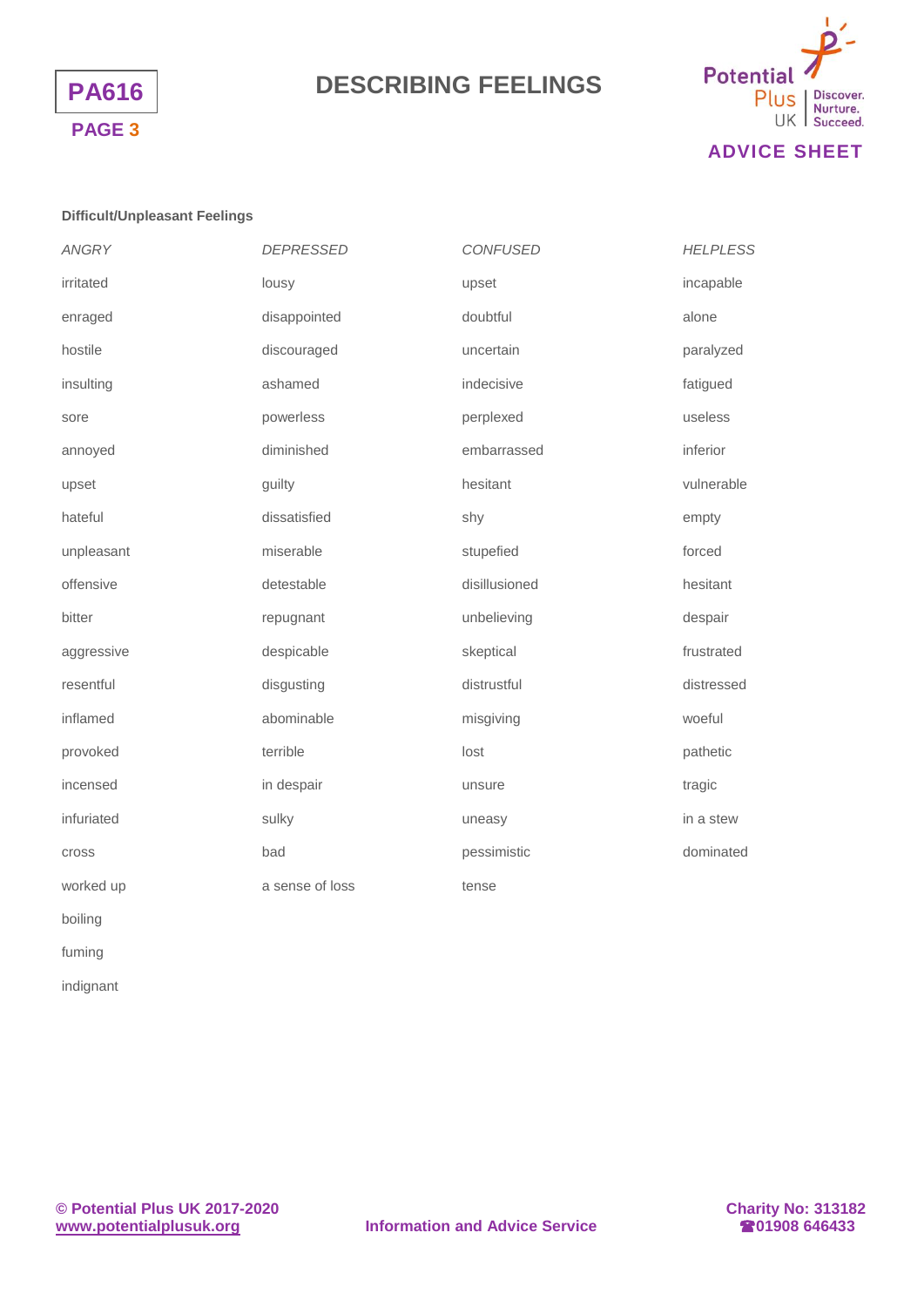



### **ADVICE SHEET**

| <b>INDIFFERENT</b> | <b>AFRAID</b> | <b>HURT</b> | <b>SAD</b>  |
|--------------------|---------------|-------------|-------------|
| insensitive        | fearful       | crushed     | tearful     |
| dull               | terrified     | tormented   | sorrowful   |
| nonchalant         | suspicious    | deprived    | pained      |
| neutral            | anxious       | pained      | grief       |
| reserved           | alarmed       | tortured    | anguish     |
| weary              | panic         | dejected    | desolate    |
| bored              | nervous       | rejected    | desperate   |
| preoccupied        | scared        | injured     | pessimistic |
| cold               | worried       | offended    | unhappy     |
| disinterested      | frightened    | afflicted   | lonely      |
| lifeless           | timid         | aching      | grieved     |
|                    | shaky         | victimized  | mournful    |
|                    | restless      | heartbroken | dismayed    |
|                    | doubtful      | agonized    |             |
|                    | threatened    | appalled    |             |
|                    | cowardly      | humiliated  |             |
|                    | quaking       | wronged     |             |
|                    | menaced       | alienated   |             |

wary